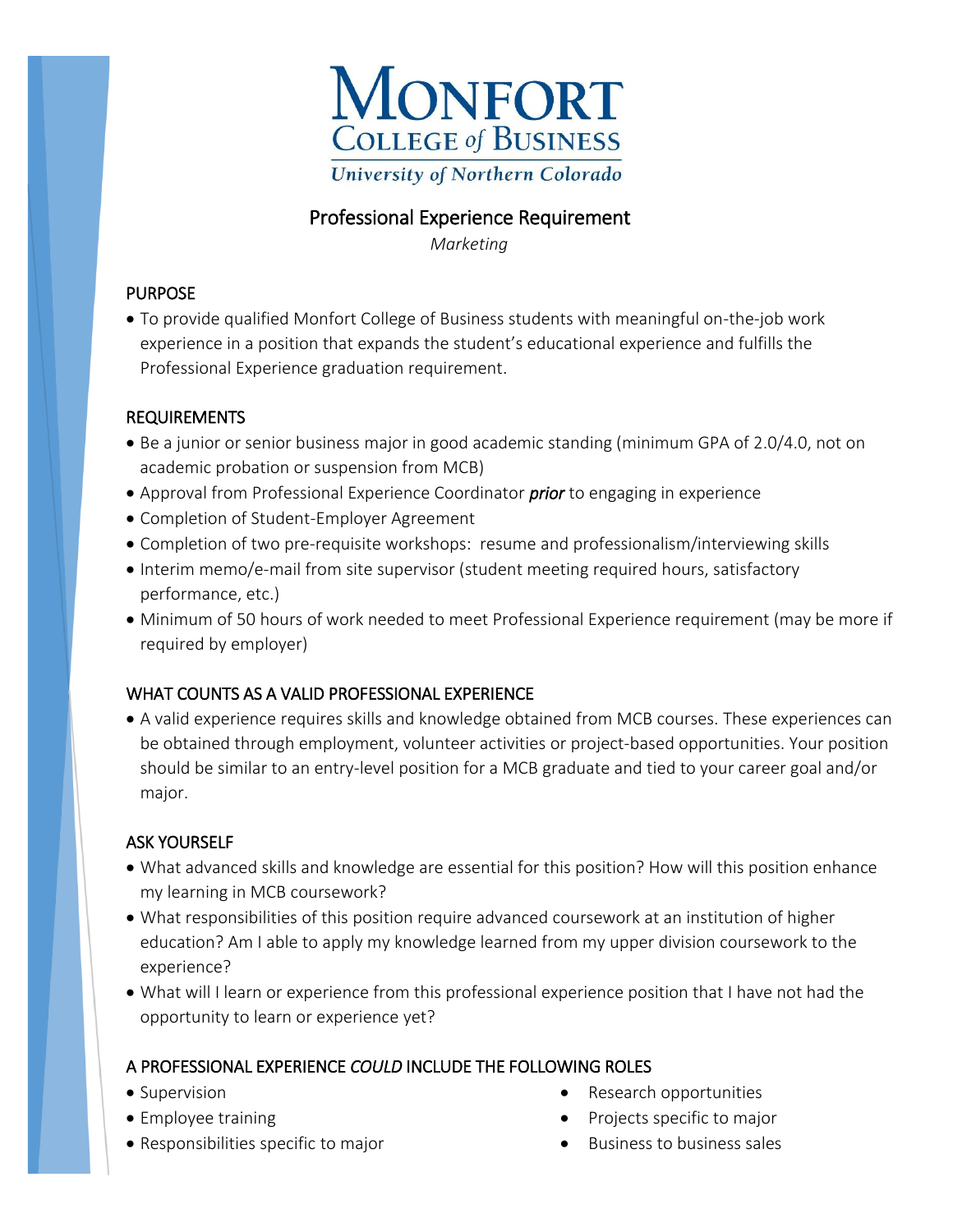

# Professional Experience Requirement

 *Marketing*

### POSITIONS THAT WILL TYPICALLY NOT BE CONSIDERED A PROFESSIONAL EXPERIENCE

- Telemarketing
- Cashier
- Customer service representative
- Bank teller
- Community adviser
- Receptionist
- Waiter/host/bartender
- Point of sale representative
- Administrative assistant
- Sales floor personnel
- General laborer

### TYPICAL MARKETING PROFESSIONAL EXPERIENCE ROLES AND RESPONSIBILITIES

- The goal of a Professional Experience in marketing is to apply knowledge acquired in the classroom to real-world situations, as well as gain the skills and experiences that are necessary to prepare the student for a successful career in marketing. Students pursuing a marketing degree learn to combine advertising, business logistics, research, product management, and selling in targeted efforts to satisfy the consumer or the organizational buyer with products and services in an ongoing relationship. Students learn the importance of working in teams and develop marketing plans and research reports.
- Professional Experiences are structured as learning experiences that combine in-class theory with real-world applications. A valid experience for marketing majors will require skills and knowledge obtained from MCB marketing courses.
- Marketing students may work with product and brand management and/or internal and external communications. This may involve creating promotional materials, doing research on a target market, or selling the product/service to customers.

### A MARKETING PROFESSIONAL EXPERIENCE *COULD* INCLUDE THE FOLLOWING ROLES

- Performing sponsor recruitment
- Working in development and implementation (local, regional, and national)
- Placing and tracking advertising
- Media relations
- Interacting with clients
- Developing a strong understanding of a company's products and services
- Professional selling to current customers and prospecting for new business
- Coordinating with internal departments to respond quickly to customer requests
- Attending business tradeshows
- Assisting with retail events
- Creating promotional materials
- Creating sales presentations and presenting to prospects
- Creating displays
- Planning special events
- Performing market research through interviews, focus groups and surveys